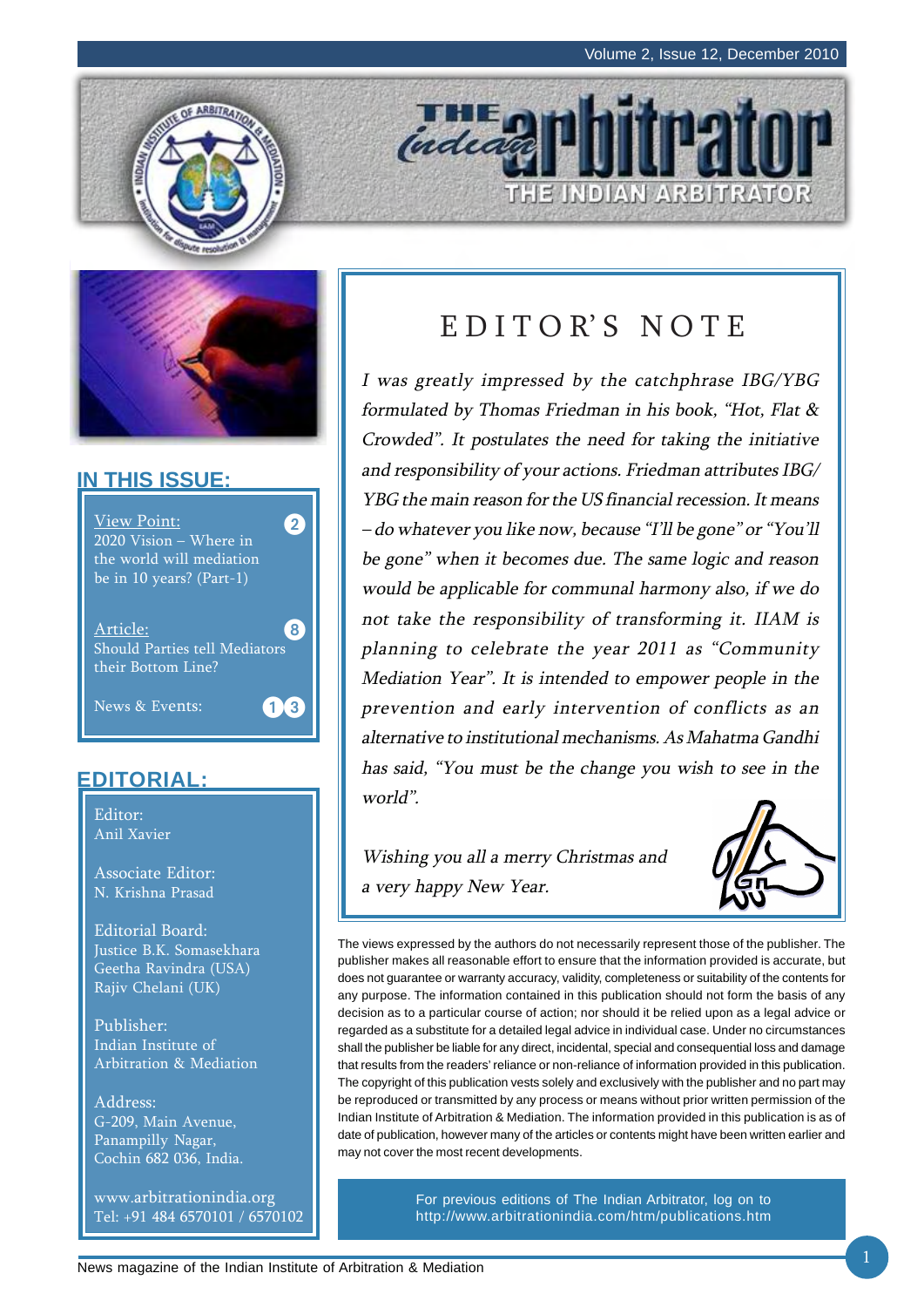

# 2020 Vision – Where in the world will mediation 2020 Vision – Where in the world will mediation be in 10 years?  $(Part-1)$ : MICHAEL LEATHES

The mediation movement is described as an emerging profession. It meets some of the basic criteria in some places, and none in others, but in only a few places does it meet all the criteria. For those who act as mediators, few have begun their careers in this role. Most moved to mediation from other professions, and it remains largely an "occupation" for most mediators today. Mediation needs to develop from an occupation where anyone can claim to be a mediator, into a true profession. That transition is readily achievable within 10 years, and in the following pages the author offer thoughts on the components that can make it happen.

 $\mathbf Y$ ogi Berra made his name not only by winning the 1968 World Series as coach of the New York Mets but with malapropisms like half the lies they tell about me aren't true and always go to other people's funerals, otherwise they won't come to yours. But his remark that the future ain't what it used to be was more profound. Change happens faster now. The near certainties of the past look more like unconvincing theories. Ways of leading, educating, negotiating, daring, innovating and succeeding are being reinvented. The future arrives more quickly; a 10-year forecast is now more challenging.

Yet accurate predictions remain vital to social and economic progress. Major companies still predict decades ahead, adapting their assumptions as time goes by, refining the scenarios. For example, the focus of the World Business Council for Sustainable Development, an association of 200 international companies, is what the world will look like in 2050 and convenes chief executives across all sectors worldwide to collaborate in ways that will enable society to be sustainable in 40 years time.

So, what about the mediation field – or, should I say, movement? Are its stakeholders doing anything similar? Setting aside the obvious role that effective dispute avoidance and prevention can play in achieving a sustainable society and economy, the immediate question is whether the main players in mediation are taking steps to drive, grow and sustain the field itself. Where could mediation be in 10 years time? Can stakeholders realistically exert a significant positive influence on the field's future progression?

When you cut into the present, the future leaks out observed the novelist William S. Burroughs. Once the current state of mediation has been laid out and dissected, the pointers to the future, if we look for them, will reveal themselves so they can be analysed and applied to the advantage of everyone. Those indicators must be shared, appreciated and leveraged skillfully and collaboratively or we ignore at our peril the clear advice of Mahatma Gandhi: YOU must be the future you wish to see in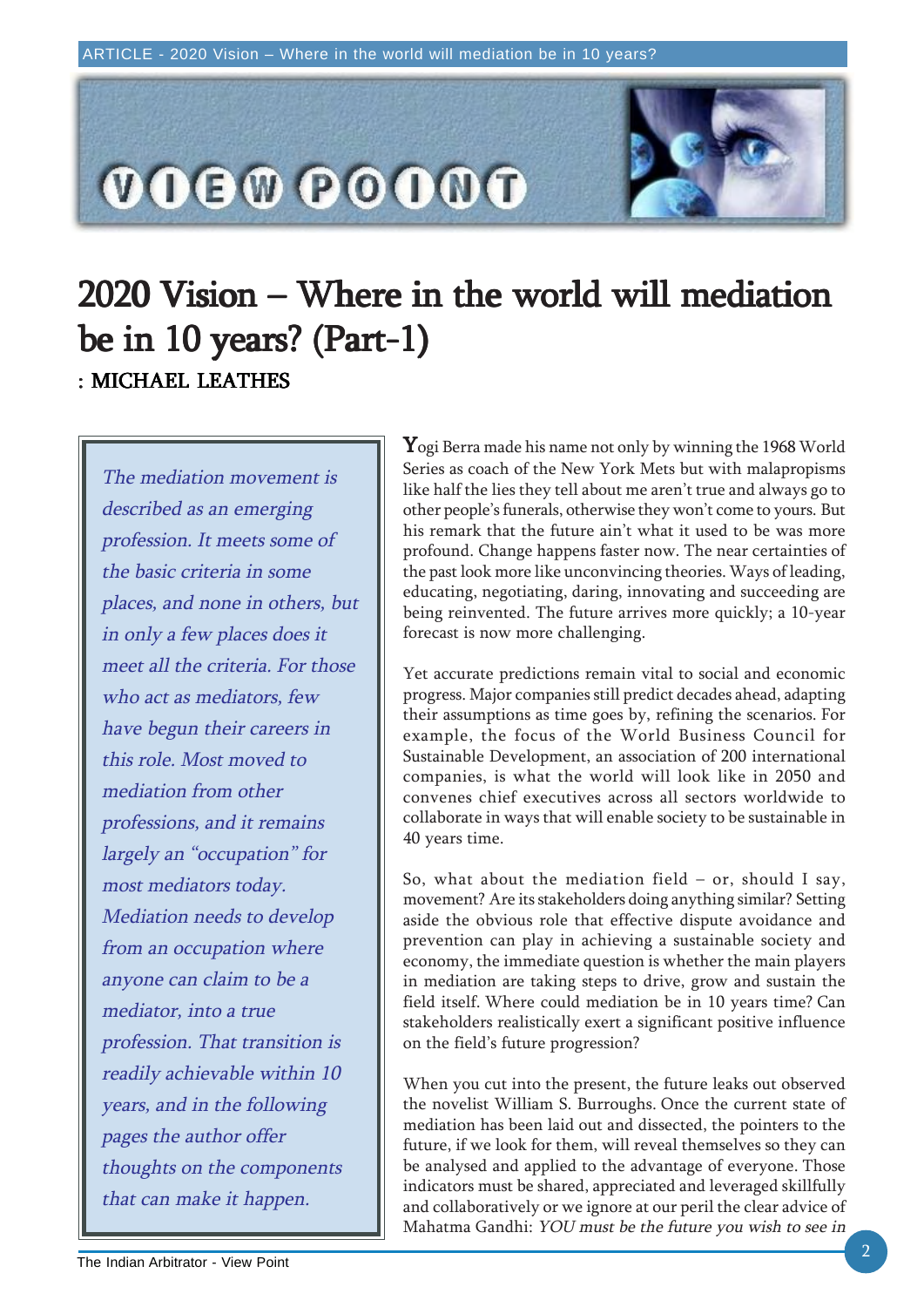

the world. None of us knows the future, but we all try to predict it. Not being a soothsayer, my humble way for trying to forecast mediation is quite prosaic: to appreciate the history, assess the status quo, then focus on two key issues: how mediation is learned, practiced and presented to its market, plus how user needs are changing. Then cut into each with a constructively critical eye, see what leaks out, and combine the results to try and map out a likely or achievable future. This may enable us to assess whether, and if so how, we can all exert a meaningful and positive influence on the development of mediation.

#### The Past - history in a nutshell

In the Lunyu, or Analects, it is recorded that Zi-gong asked: Master, is there a single word which may serve as a rule of practice for all one's life? to which Confucius replied: Is not Reciprocity such a word? Mediation's roots lie at the heart of Confucianism, which later civilizations, like the Roman Empire, also applied extensively.

In process terms, modern mediation crystallised when United States Chief Justice Warren Burger invited Professor Frank E. A. Sander of Harvard Law School to present a paper at the Roscoe Pound Conference of 1976 in St Paul, Minnesota. This historic gathering of legal scholars and jurists discussed ways to address dissatisfaction with the American legal system and to reform the administration and delivery of justice. Professor Sander's paper Perspectives on Justice in the Future urged a widespread adoption of non-litigious forms of dispute resolution, not least of which is mediation.

US State legislatures then focused on mediation, and law and business schools began research. In 1979, CPR Institute was founded, backed by companies and professional firms, and began to explain the idea of mediation. Getting To Yes by Harvard Law School Professors Roger Fisher and William Ury was published in 1981. In 1983, Harvard Law School, MIT and Tufts together founded the Program on Negotiation, followed three years later by the formation of Pepperdine's Straus Institute for Dispute Resolution. The "new" field attracted skilled, inspirational and pioneering educators who began defining the skills and processes needed for successful mediations. By the late 1980s, those early techniques had spawned training, educational and service initiatives in many parts of the US, and professional interest groups like the Association for Conflict Resolution and the ABA Section of Dispute Resolution were established. Mediation germinated elsewhere with the formation in 1988 of LEADR in Australia and (what is now) the ADR Institute of Canada, then ADR Group and CEDR in the UK in 1990. Others followed in Singapore, Hong Kong, Continental Europe and Latin America.

The early development of mediation was meteoric, but by the new Millennium the growth curve had slowed. Governments tried to provide stimulus through the Uniform Mediation Act 2001, the UNCITRAL Model Law on International Commercial Conciliation in 2002 and the European Mediation Directive in 2008 by attempting to inject clarity into issues that might otherwise hold back the progress of mediation.

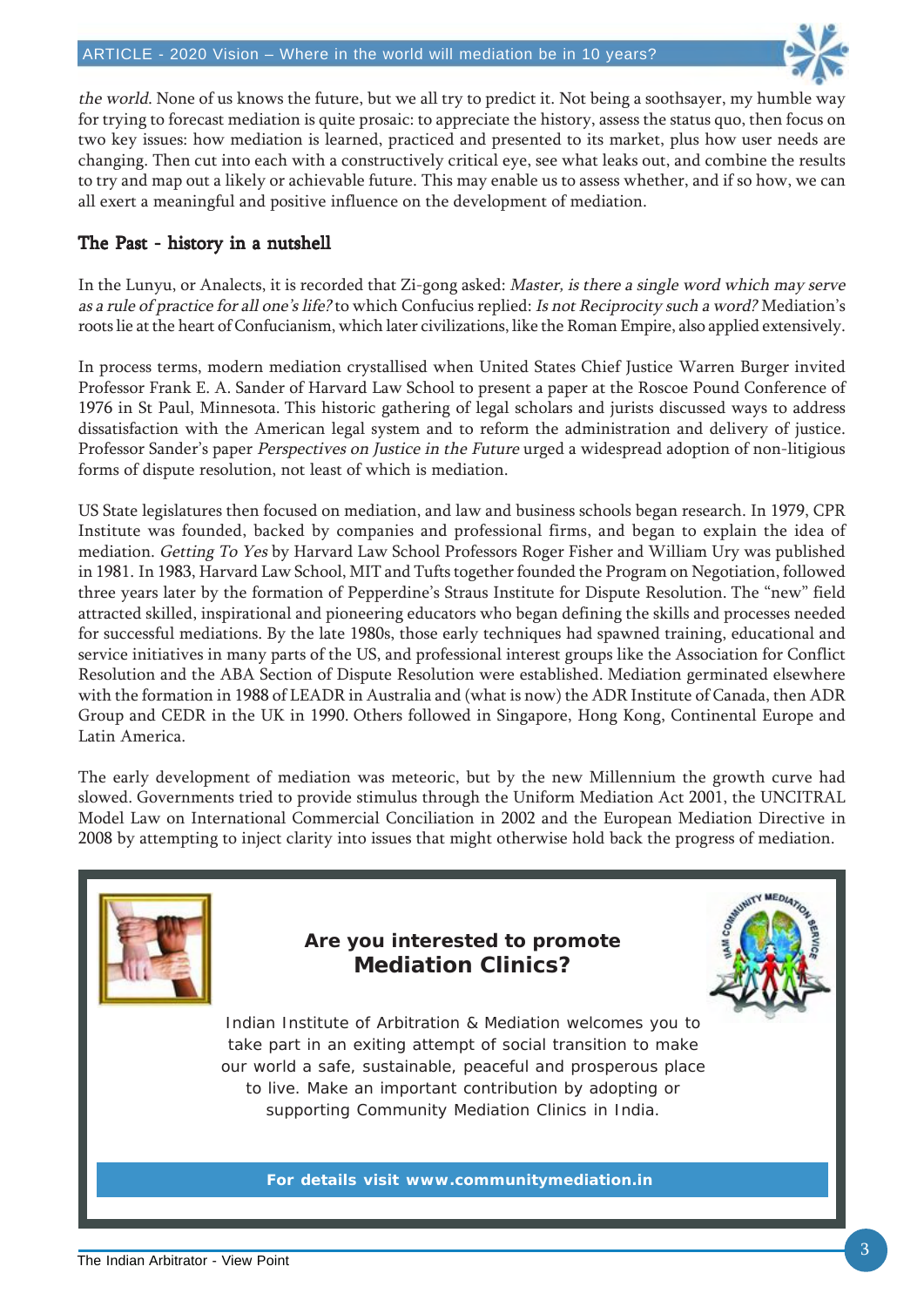

However, supply of people holding themselves out as mediators was outpacing demand. As mediation matured, limitations surfaced. Mediation was too heavily presented as a solution to the failures of common law litigation; the field was largely populated by lawyers who unthinkingly called it Alternative Dispute Resolution and included arbitration under that term; mediation was seen in many civil law countries as an Anglo-Americanism; lay people – the users – largely failed to grasp its potential beyond the context of courtroom processes; some panels offered both arbitrators and mediators, causing some confusion; and mediation's application as an innovative branch of negotiation, conflict prevention and avoidance all got rather lost. Nonetheless, by the turn of the Century, mediation had arrived and, skilfully handled, was poised to develop.

#### Ten Years after the Millenium, has mediation become a free-standing profession?

In The Professionalization of Everyone? in 1964, Harold Wilensky, Professor Emeritus of Political Science at the University of California, Berkeley, suggested five stages in the professionalization of an occupation: (1) a substantial number of people doing full time an activity that has a market; (2) the establishment of training facilities; (3) the creation of a professional association; (4) the association acting to protect its practitioners; and (5) a code of ethics being in force. Professor Wilensky continued: Any occupation wishing to exercise authority must find a technical basis for it, assert an exclusive jurisdiction, link both skill and jurisdiction to standards of training and convince the public that its services are uniquely trustworthy and tied to a set of professional norms.

The mediation movement is described as an emerging profession. It meets some of the basic criteria in some places, and none in others, but in only a few places does it meet all the criteria. More accurately, mediation is a vicarious profession; its practitioners tend to rely heavily on their status elsewhere when asserting professionalism as mediators.

The Litmus Test of whether an occupation has developed into a true profession depends on whether its market perceives it as a profession. Ute Joas-Quinn is Associate General Counsel of Shell International's Upstream International Functions. She is a prominent advocate of the use of mediation, but wants to see it develop properly. She recently made the following pithy assessment of the status quo:

For those who act as mediators, few have begun their careers in this role. Most moved to mediation from other professions, and it remains largely an "occupation" for most mediators today. There is a current absence of user recognition of an "exclusive jurisdiction" for mediation, i.e., there are no consistent high standards of training, no governing professional bodies, few qualifications, and no universally-accepted professional norms. As a result, the quality of mediators across the board is highly variable, there are few systematic processes to assess or measure a mediator's quality and competency, and high standards are neither visible nor credible. Due to inadequate promotion, there is poor understanding of what mediation is and/or what benefits it can bring to facilitate the early resolution of conflicts. Poor understanding has resulted in limited acceptance of the concept, largely in the business world, but often by the legal profession as well. Those who are acquainted with mediation may often discover that finding the right mediator is a problem – word of mouth is unpredictable and subjective.

These remarks were offered as an international assessment of how mediation is today. All generalizations have exceptions. Some providers and trainers do set very high standards and achieve outstanding results, and Australia, Austria and the Netherlands have made more progress than most, but it is the absence of consistent across-the-board quality and transparency that is currently depriving mediation of its true professional status.

Mediation needs to develop from an occupation where anyone can claim to be a mediator, into a true profession. That transition is readily achievable within 10 years, and in the following pages I offer thoughts on the components that can make it happen.

#### Learning – Acquiring mediation knowledge

Outcomes Based Education (OBE) has gained momentum around the world in most areas of learning. It assesses students not just on their technical knowledge of inputs like textbooks, but on whether they are able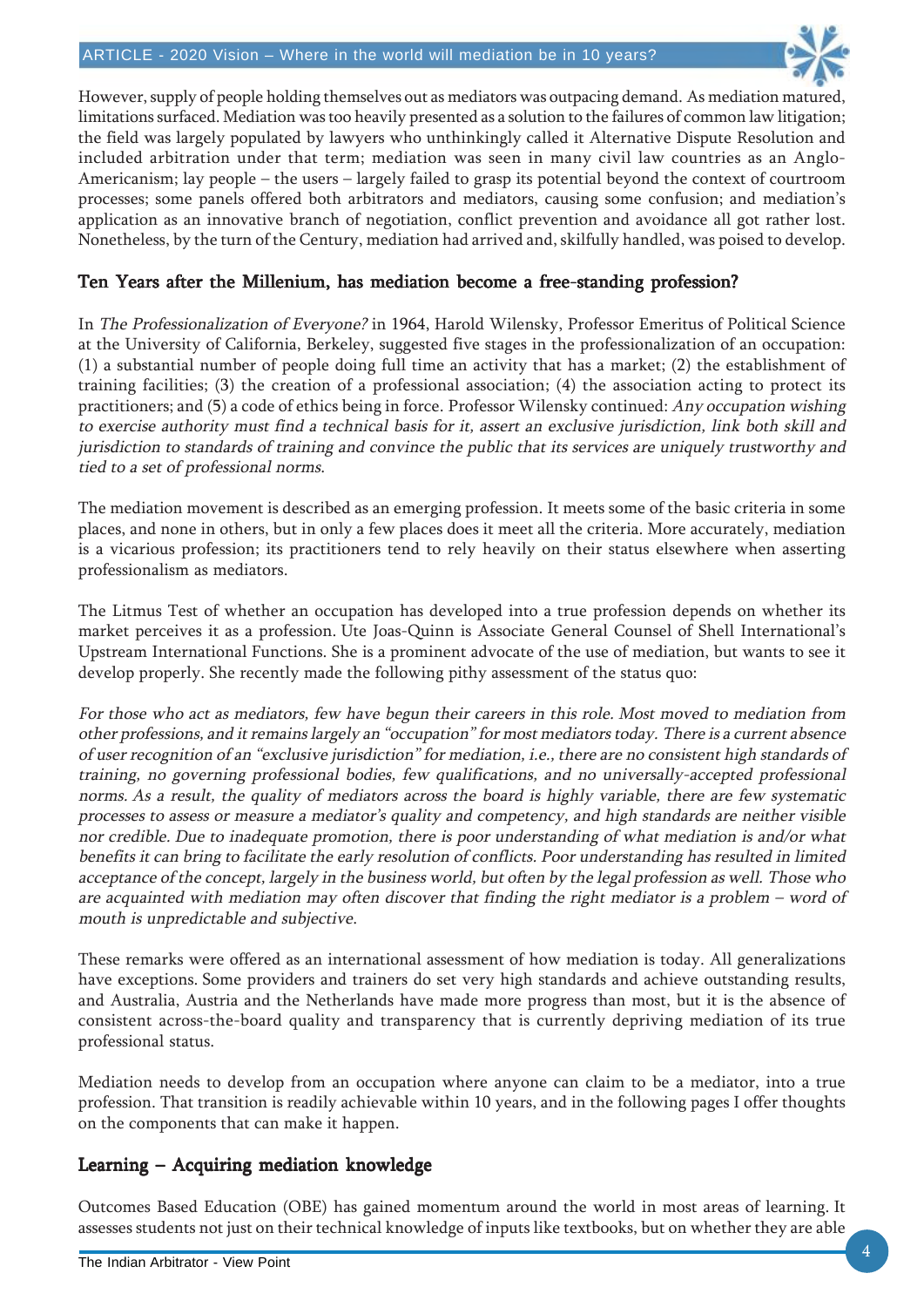

to achieve whatever outcome is required. Legal education has lagged behind accountancy and other professions in this regard. Fuelling this drive towards OBE in US legal education, two reports<sup>1</sup> in 2007 by the Carnegie Foundation for the Advancement of Teaching and by a team under Professor Roy Stuckey, urged law schools in the US to broaden the range of lessons they teach; integrate the teaching of knowledge, skills and values, and not treat them as separate subjects addressed in separate courses; and give greater attention to instruction in professionalism.

The Program on Negotiation was innovative, inspiring and unique when introduced in 1983 but since then other centers of learning, especially business and law schools, have built on the wealth of knowledge, teaching and skills generated in the negotiation field. Others are now incorporating them into core curricula. Over the next few years, demand for these skills will increase considerably as businesses and professional firms seek to minimize costly post-qualification training, and as graduates strive to maximize their employability. By 2020, educational institutions, including business and law schools, will systematically incorporate mediation and negotiation skills into their standard mandatory curricula, driven by OBE. Adventure Learning $^2$  – getting these skills played out in real environments – will become common, and mediators will be enlisted to offer experience generation opportunities to students through assistantships. Many schools will be teaching basic dispute avoidance and resolution skills as part of regular curricula.

Companies have long been focused on outcomes, but no more so than now when austerity and certainty drive share values. GE, Nestlé, AkzoNobel and many other international companies have led the way in demonstrating how mediation and other principled negotiation courses for staff instill an outcome orientation, leading to earlier results and risk avoidance. Litigation will increasingly be classified as a project, to be managed systematically and proactively, and brought to closure, like any other.

For those not aspiring to practice as mediators, training institutions will provide more focused courses meeting different needs – such as understanding the application and value of mediation, representing clients in a mediation, dispute avoidance techniques, diplomacy, inter-cultural mediation and negotiation, deal mediation and outcome navigation, collaborative law, post-deal execution and relationship-building.

The next generation is being primarily wired to achieve outcomes, not perpetuate process, a switch in attitudes and skills that will turbo-charge demand for mediation well within the next 10 years.

#### (Footnotes)

 $^{\rm 1}$  http://www.carnegiefoundation.org/publications/educating-lawyers-preparation-profession-law and http://law.sc.edu/ faculty/stuckey/best\_practices/best\_practices-cover.pdf

2 See: Venturing Beyond The Classroom, edited by Chris Honeyman, Jim Coben and Giuseppe De Palo, 2010

#### Interested to contribute Articles?

We would like to have your contributions. Articles should be in English. Please take care that quotations, references and footnotes are accurate and complete. Submissions may be made to the Journals Division, Indian Institute of Arbitration & Mediation, G-209, Main Avenue, Panampilly Nagar, Cochin - 682 036 or editor@arbitrationindia.com.

Publication of the Article will be the discretion of IIAM and submissions made indicates that the author consents, in the event of publication, to automatically transfer this one time use to publish the copyrighted material to the publisher of the IIAM Journal.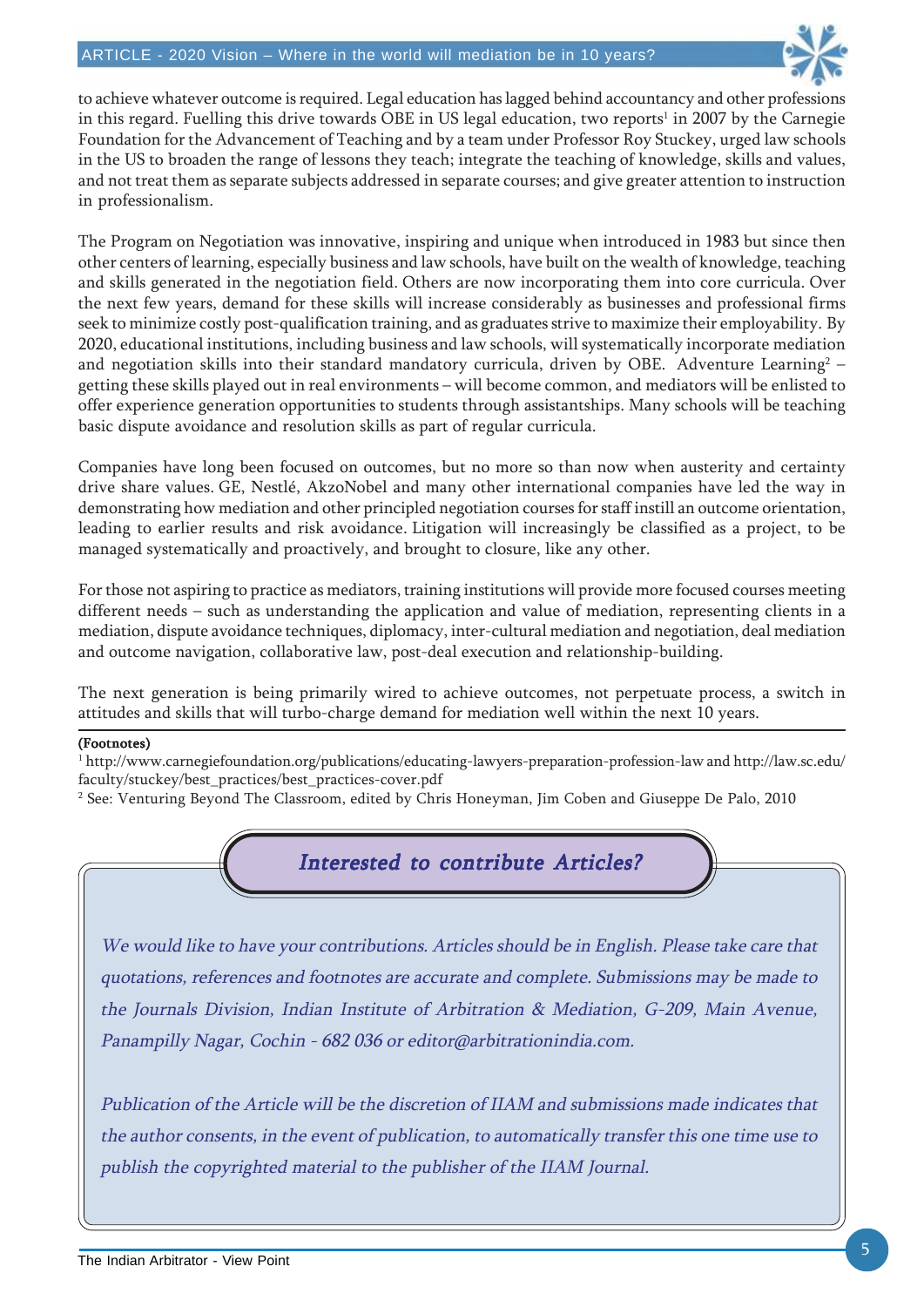

#### Learning – Acquiring mediation skills

Like leaders, entrepreneurs, artists, teachers and musicians, mediators are born, not made – though, of course, not entirely. While knowledge and technical skills are needed in mediation as in other vocations, mediation is essentially practice and personality-based. The ability, instinctively, to win the trust of opposing and often hostile parties is a vital characteristic of a successful mediator, and not everyone has or can acquire it. Two advanced skills trainers, Jane Gunn and David Richbell of MATA, have emphasised the need for mediators to be highly biphasic, building trust through the capacity to behave in opposite ways depending on circumstances. In their words: to be both proud and humble, sensitive and tough, strong and gentle, humorous and serious, trusting and cautious, optimistic and pessimistic.... The ability to achieve that degree of instinctive adaptability can be learned, but mostly is mainly rooted in personality and aptitude.

Despite this, many practitioners stumbled into mediation, some naturally suited to it, others not. Few are long-term career mediators. A high proportion are attorneys – ex-litigators, retired judges and arbitrators, or former politicians and diplomats. This is probably attributable to the history of modern mediation, that misnomer ADR, and its service-driven, not user-driven, origins. Despite what some lawyers say, the truth is that legal knowledge and advocacy have little bearing on the ability to mediate  $-$  few disputes are ever about what they're about. At their roots the majority of disputes are rarely about the legal technicalities they inevitably become consumed by. Dr Friedrich Glasl elegantly expresses it another way: Do we have a conflict? Or does the conflict have  $us^3$ 

Many of today's practicing mediators have never been comprehensively trained, but rather learned on the job. A great number have only attended a one-week training. Some, but not all, had their skills independently assessed at the end, and only a few followed up with advanced skills courses or became teachers. Trainees include those who aspire to practise as mediators, and others who have no intention of practising but seek to sharpen their principled negotiation techniques, or wish to know how and why mediation works, or to represent clients more effectively in mediation. Very eclectic.

Within 10 years, users will expect recent mediators to have undertaken a comprehensive training program and have successfully passed an assessment – with assessors who are independent of the training faculty. The assessors will be experienced in skills evaluation and will apply transparent criteria. Testing will be conducted through roleplays, oral and written examinations and will cover aptitudes, skills, competencies and substantive knowledge of negotiation theories, ethics, hybrids, laws and evolving issues in the field. All practicing mediators successfully passing these courses will be "qualified" one way or another, and expected to attend regular advanced courses and best practice skills sessions as a structured, output-orientated continuing professional development program.

If trainers fail to collaborate in setting consistent, transparent and convincing criteria for their programs meeting high standards, I expect governments to do it for them.

#### Delivery – Changing mediation practice

As users become more familiar with mediation, they will become more adventurous. The demand-side will drive the use of hybrids and the growth curve of complementary evaluative mediation (conciliation) may increase, partly influenced by lawyer-mediators. Collaborative law and transformative mediation will be widely accepted; mediators will increasingly be used in conflict avoidance, such as establishing regulatory frameworks.

Mediators will accept responsibility to help those starting in the field to gain experience through assistantships, and see that they have much to learn from the younger generation.

New technologies will have an impact both on the growth of mediation and on how it is practiced.<sup>4</sup> Over 20 million people now have Skype switched on their desktops at any moment. Its video telephony capability

3 Confronting Conflict – A first-aid kit for handling conflict by Friedrich Glasl & Petra Kopp, 1999 4 See: The End of Lawyers? – Re-thinking the nature of legal services by Richard Susskind, OUP 2009

<sup>(</sup>Footnotes)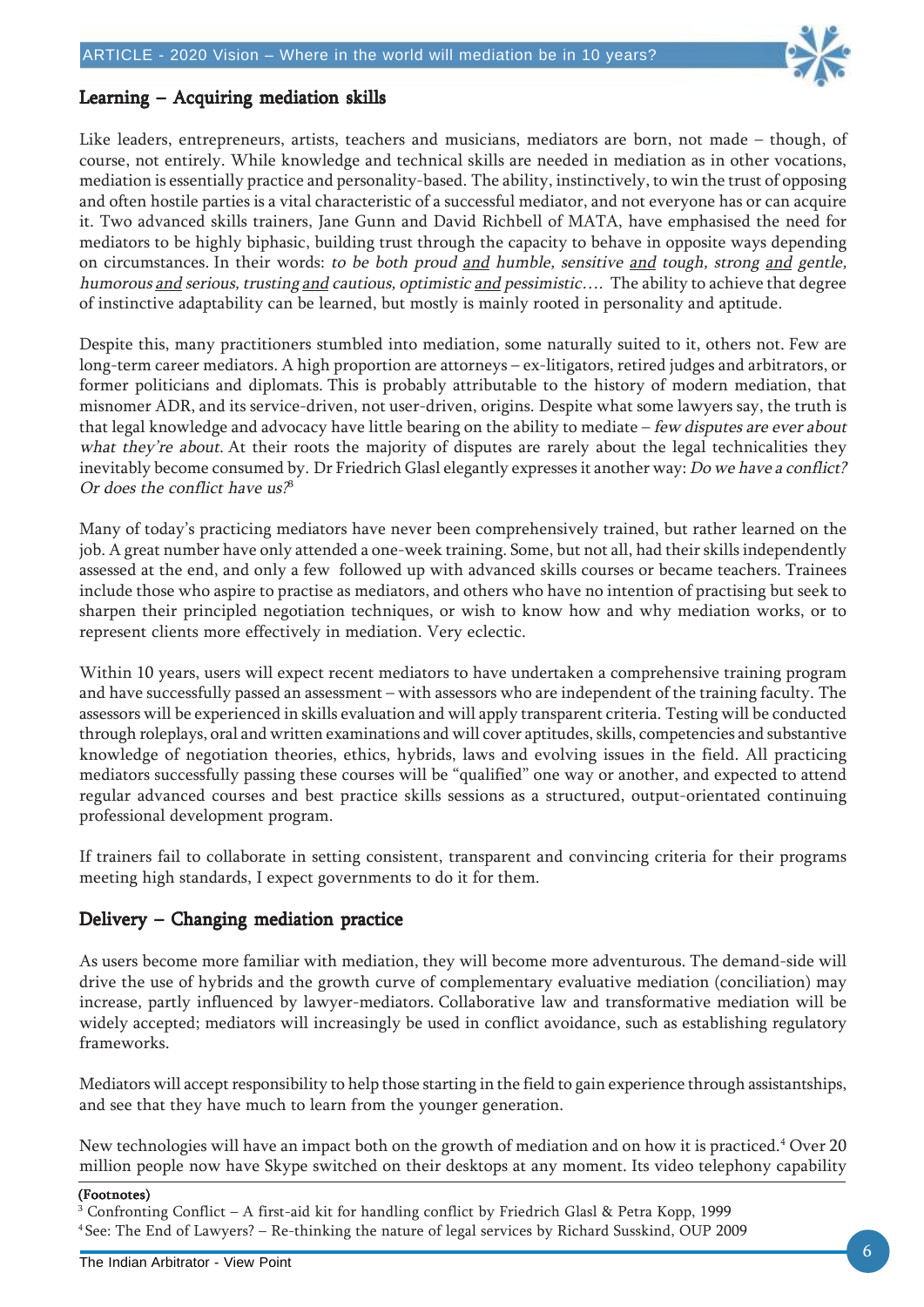

and those of similar systems have revolutionized communications with the same cost-free multiple-location video conferencing used by consumers as well as companies and governments. Skype seems to have been with us for decades, but only came into existence in August 2003, taking several years to catch fire as its stability and quality improved. Now, such systems are "old" technology.

Enter telepresence, a technological advance enabling participants to have an enhanced sense of being in the same room together. Telepresence is now embracing 3D, already available on consumer TV sets, replicating more closely the dynamics of a normal, physical meeting even though participants may be in different time zones. Soon, holographic meetings will enable people to be virtually "beamed" into our meeting rooms, and we into theirs, appearing to take a seat at each other's tables, creating a real sense of presence displaying verbal, paraverbal and body language aided by instantaneous language translation and other advances. The tools required will be built into computer and smartphone screens. By 2020, these communication platforms will have been in widespread usage for some years, and their stability will have been perfected. Mediators will use them extensively.

Apps will overtake websites as prime information sources. Smartphones, ePads and laptops will be able to download hundreds of mediation apps, enabling users to access information about mediators, providers and relevant topics worldwide with a finger tap. Online Dispute Resolution (ODR) will acquire a new significance, enabling mediations to be less dependent on logistics and participant ability to travel. Mediators will be able to use secure technological environments to ensure confidentiality, providing virtual caucus rooms that guarantee privacy. New technology will enable users to have the same confidence in the security of these systems as online banking – they are, in fact, safer than today's physical meeting rooms, which are vulnerable to eavesdropping devices.

Governments are already introducing performance assessments for the public sector. Soon, independent assessment will become the norm for all professionals, everywhere.

(to be continued....)

(Author: Michael Leathes, is a director of the International Mediation Institute (IMI) and a former in-house counsel with a number of international companies. The views offered here are the author's alone but he invites comments from all stakeholders in the mediation field to encourage debate on the progression of mediation towards an international profession. Michael can be reached via "Contact Us" at the IMI portal – www.IMImediation.org)



A man placed some flowers on the grave of his dearly departed mother and started back toward his car when his attention was diverted to another man kneeling at a grave. The man seemed to be praying with profound intensity and kept repeating, "Why did you have to die? Why did you have to die? Why did you have to die? Why did you have to die?"

The first man approached him and said, "Sir, I don't wish to interfere with your private grief, but this demonstration of pain is more than I've ever seen before. For whom do you mourn so deeply? A child? A parent?"

The mourner took a moment to collect himself, then replied... "My wife's first husband."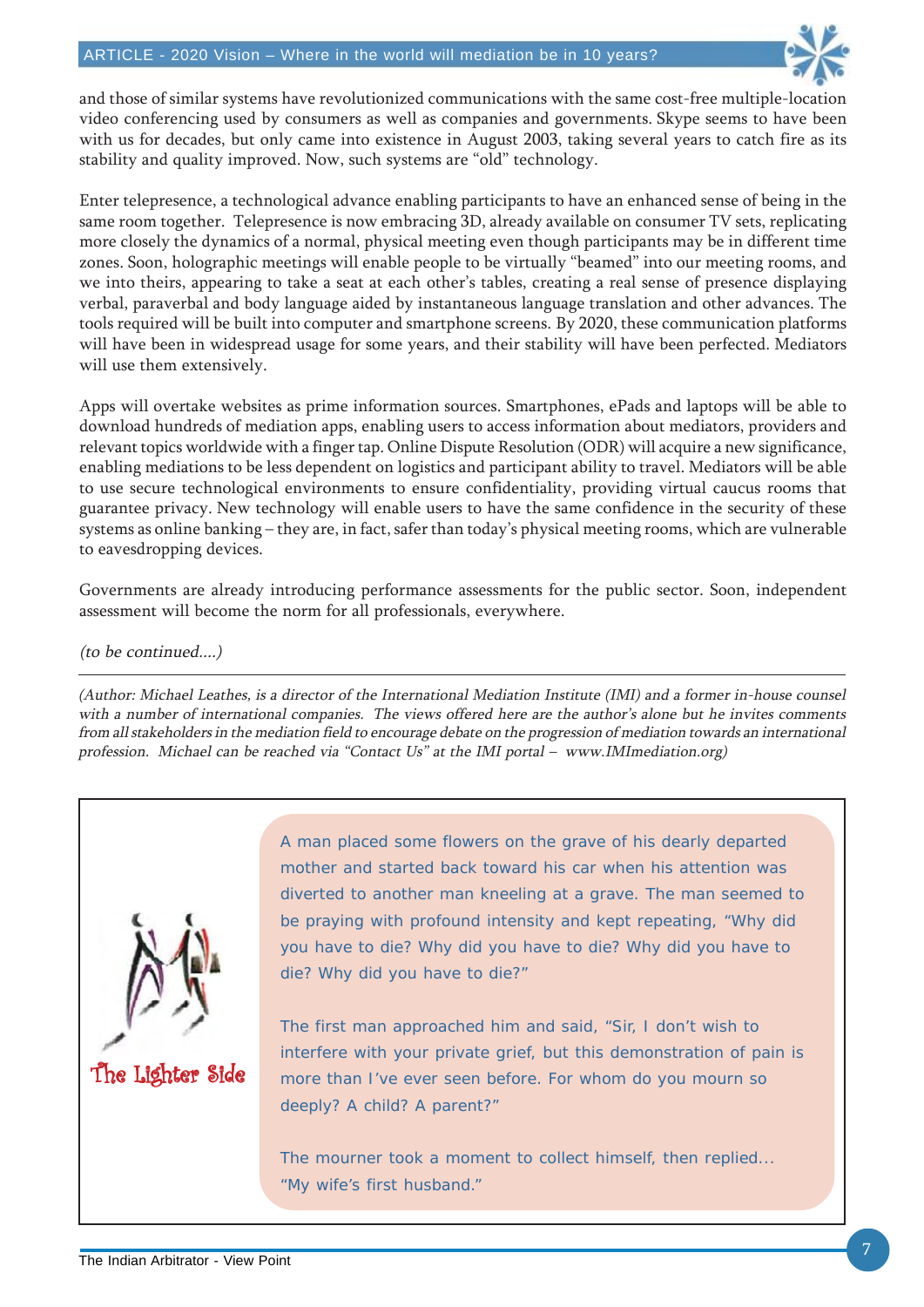# **Article**

# Should Parties tell Mediators their Bottom Line? : PETER CONTUZZI : PETER

As lawyers increasingly make mediation the forum of choice to attempt negotiating settlements for their cases, they also increasingly confront the issue of what to say when a mediator asks them what their bottom line is. A debate has developed over whether it is even appropriate for a mediator to ask the bottom line question. If that process has appropriate protections in place so that this can be done simply, safely and without risk of manipulation by the mediator, why not take advantage of the opportunity? The author looks at techniques to resolve the process of uncertainty problems surrounding bottom line information and to provide meaningful protections against manipulation by the mediator, and encourage candor from the negotiators.

As lawyers increasingly make mediation the forum of choice to attempt negotiating settlements for their cases, they also increasingly confront the thorny issue of what to say when a mediator asks them what their bottom line is. When a speaker at the 1999 American Bar Association Section of Dispute Resolution Annual Meeting in Boston was asked if he advised candor, his response was immediate and forceful: "Don't do it! I tried it once and got burned by the mediator. All he used it for was to try to leverage me further. Never again!" He was vigorously challenged by a mediator who lamented that if the parties hide their true positions not only from each other but also from the mediator, they dramatically lessen the chances of settlement.

The intensity of the sparks generated by this topic indicated a glaring need for better understanding between the two types of lawyers caught up in this dilemma - the mediator who finds the question useful, and the negotiator who believes an honest response to be dangerously risky. Before going any further, we should note that a debate has developed over whether it is even appropriate for a mediator to ask the bottom line question. In the typical civil litigation negotiation where money is the primary (if not only) issue, some negotiators may resent a question, even within the protected confines of a separate meeting, which so bluntly zeroes in on their ultimate piece of confidential information.

Others will share the above negotiator's concern about being manipulated by the mediator. And mediators, mindful that they cannot really know if the parties will be equally candid, may worry about having their process manipulated to the disadvantage of the party that is more honest in responding to the question.

These are legitimate concerns, but human nature and common sense can also provide some guidance here. In a money negotiation, each party normally wants an opportunity to explore how much (little) it can get (pay) in exchange for a settlement. The bottom line number of each, therefore, is usually considered nobody else's business. But the risks of a trial normally give a settlement its "bottom line" value to negotiators.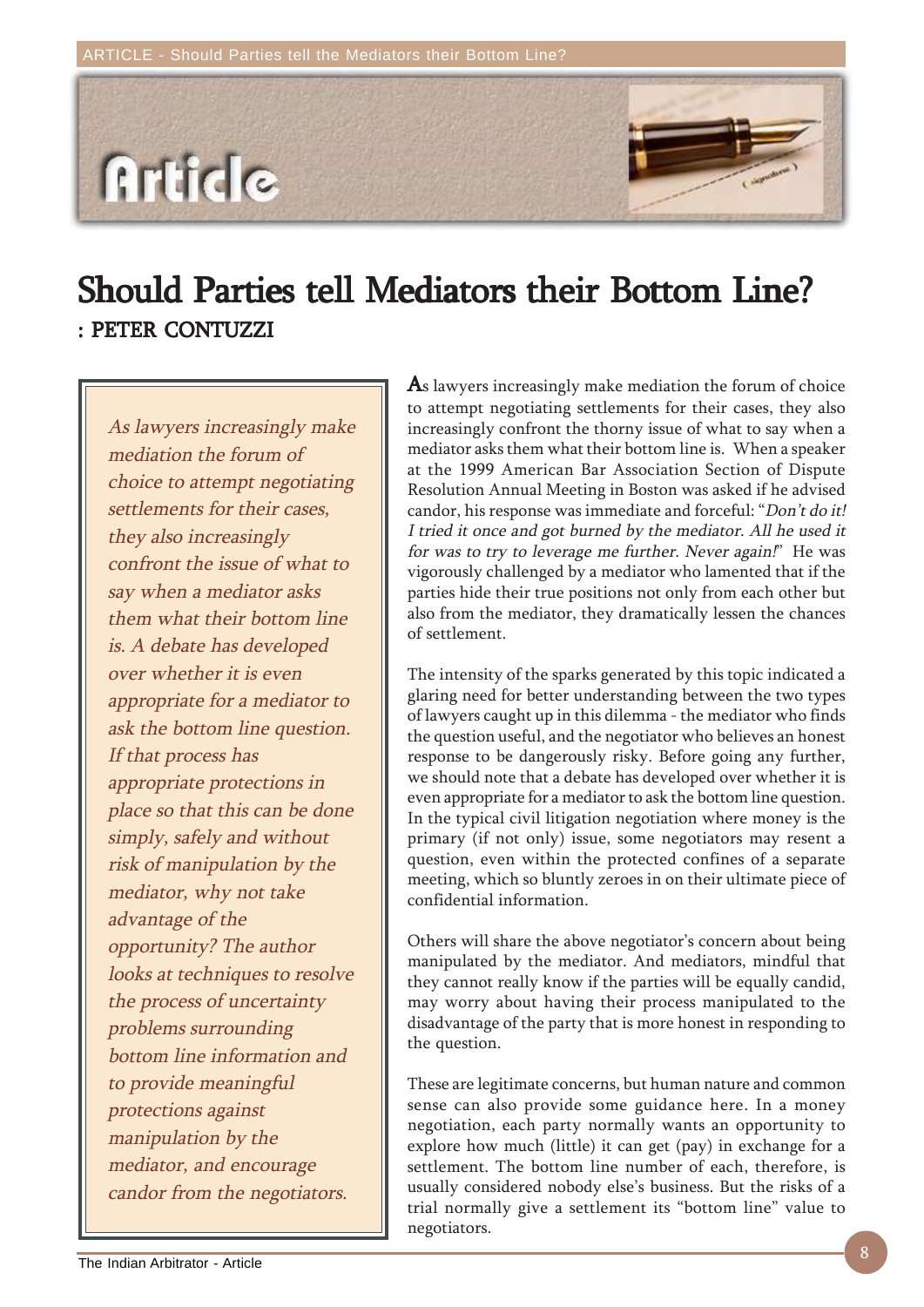

Assume that a mediation process is devised so that it allows negotiators to do that exploring and then, before concluding with a stalemate, provides them with an opportunity to find out if their bottom line (hopefully, arrived at after reflection on what was learned during the mediation) would be acceptable to the other side. If that process has appropriate protections in place so that this can be done simply, safely and without risk of manipulation by the mediator, why not take advantage of the opportunity? And if a mediator can lessen the risk of negotiator manipulation by providing incentives for candor, why not seek confidential disclosure of information that is so obviously useful in a money negotiation?

Surely, however, the negotiator quoted above has an understandable concern. What you tell a mediator should not come back to bite you. The negotiator apparently had different expectations than the mediator on how the bottom line information he disclosed would be used. He quickly became mistrustful of the mediator.

And we quickly arrive at the heart of a serious problem. Uncertainty about how particular information will be used, as well as uncertainty about the next procedural step, can lead to at least a failure to make full use of a mediation's potential. Worse, this "process uncertainty" can also lead to mistrust of the entire mediation process, encouraging dishonesty and deception even in confidential, private discussions with the mediator. That is an especially serious problem in a mediation, because it can rob the process of one of its major advantages over a conventional face-to-face negotiation. In every negotiation, there is information that is useful to putting an acceptable agreement together but too risky to discuss directly with other parties because it might be used by them to your disadvantage. Through mediation's powerful addition of the confidential separate meeting to the negotiating framework, negotiators can dramatically increase their control over the processing of information that is useful for agreement development but risky when disclosed to the other side.

Parties may be wary of winding up with an unwanted value opinion or a settlement proposal from the mediator that they suspect may be nothing more than a splitting of the difference between their confidential bottom line numbers. Since we work in the real world, we must recognize that in a money negotiation, parties often find it in their financial interest to deceive other parties, including at times the mediator. The challenge for those of us who use or practice mediation is to develop simple procedural steps and techniques to address the uncertainty problem and its related tendencies toward deception. If we want negotiators to be candid with the mediator during the separate meetings, we mediators must do more than explain confidential information protections or appeal to the more rigorous ethical obligations some argue should apply in mediations.<sup>1</sup> We must show them how being honest with the mediator serves their self-interest, and offer techniques that not only lessen the risks of candor, but perhaps even reward it.

First, a general comment about lessening uncertainty. By now, mediators are expected to provide a procedural overview of their process and clearly explain their role, the use of the joint meetings and separate meetings and the confidentiality protections. That obviously helps to lessen uncertainty. But an effective process must also be flexible, so there are limits on how specific a mediator can be at the outset without boxing himself in procedurally or burying the negotiators with information that could be more effectively presented later on. A simple solution is to present the most detailed explanation at the most appropriate time. Money negotiations being what they are, questions about what dollar amounts would be acceptable to a party are particularly sensitive and therefore should be preceded by a very specific explanation of how responses will be used.

Timing is obviously of paramount importance here, and effective mediators normally will not ask this type of question (as well as discourage "What do you think it's worth?" type questions from the negotiators) until the last phase of the negotiation. Keeping in mind the issues raised above, we are now ready to reframe the question posed in the title of this article: Are there mediation process techniques, to be employed at the end of a money negotiation that will otherwise conclude in a stalemate, which can allow a negotiating party to find out simply and without risk if its bottom line would be acceptable to the other side, and which also encourage candid responses?

#### (Footnotes)

<sup>1</sup> See, e.g., Kimberlee K. Kovach, Good Faith in Mediation: Requested, Recommended or Required? A New Ethic, 38 S. TEXAS L. REV, 575 (1997); Carrie Menkel-Meadow, Ethics in ADR Representation: A Road Map of Critical Issues, 4 DISPUTE RESOLUTION MAGAZINE 3 (Winter, 1997).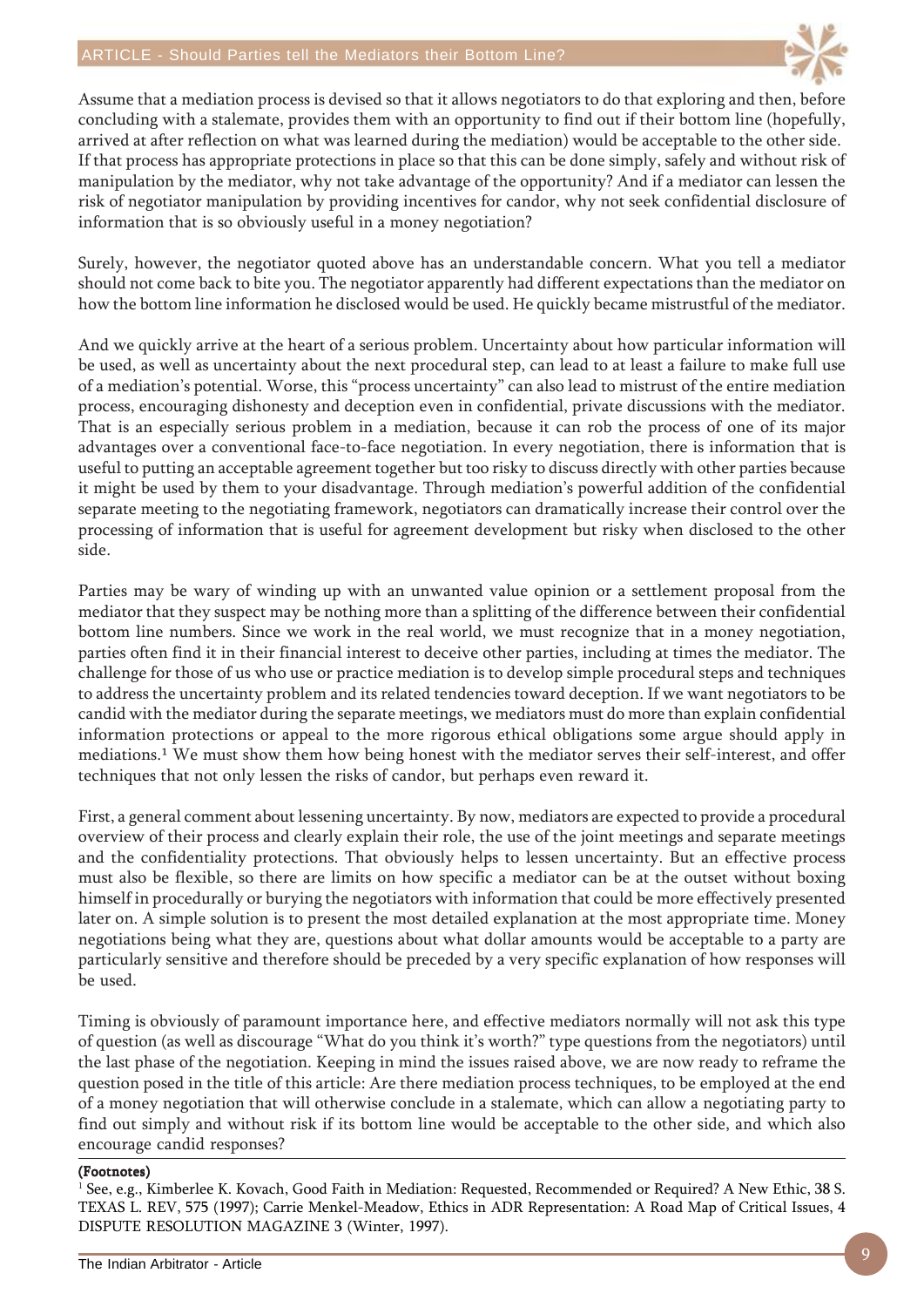

In a separate meeting, I can of course ask a party to disclose its bottom line to me and then ask the other party whether that number would be acceptable if it could be obtained. This garden variety "What if" technique offers at least some protection since the hypothetical language used does not constitute a formal settlement proposal. That can be a pretty thin veil, though, and some negotiators will speculate that the hypothetical number has already been approved by the other party. Alternatively, I can ask each party to tell me its bottom line and then advise them, for example, whether the numbers are the same or (without disclosing the actual numbers) whether they overlap, are near each other or far apart. While they have the virtue of simplicity, these common techniques lack both sufficient incentives for candor and protections against manipulation. They may also leave unclear what will happen next if they do not produce an agreement. For example, the parties may be wary of winding up with an unwanted value opinion or a settlement proposal from the mediator that they suspect may be nothing more than a splitting of the difference between their confidential bottom line numbers.

Given these risks and uncertainties, how candid can they afford to be?

#### Safety deposit box

To address these shortcomings, I have experimented for several years with a technique in money negotiations I call the Safety Deposit Box. Mine is a deadline-oriented process, and if the parties are not close to agreement as we approach the end of the allotted time, I sometimes convene a joint meeting to tell them that there is a final technique that is often effective at this point. I ask them to think of me as a Safety Deposit Box and explain that numbers go into the box but not out - they remain locked in the box. My explanation continues with words similar to the following:

"I will separate you one last time in a few minutes and ask you to put your final bottom line number into the Safety Deposit Box. Please give careful thought to your number, because it will be used by me in several ways. These numbers will not be disclosed unless, as happens occasionally, they are the same. If they are the same, I will bring you together to sign a settlement agreement". A few times in the past, these numbers have overlapped, i.e., the plaintiff's final number was lower than the defendant's. That is the one and only situation in which the midpoint between your final numbers will arbitrarily become the settlement amount.<sup>2</sup> If there is a gap of any significance between your final numbers, I will inform each party that a gap exists, without disclosing either number or the size of the gap. You may then choose among three options: 1) to keep your number confidential; 2) to disclose your number to the other side; or 3) to condition your disclosure on the other party's agreeing to disclose its number to you.

If this step does not lead to an agreement, the mediation will conclude with a brief joint meeting during which you will have an opportunity to decide if you wish to move on to the optional last stage of the process - a joint request for a final settlement proposal from the mediator. If you jointly request a settlement proposal from me, I will use the final numbers you put in the Safety Deposit Box in the following way:

#### (Footnotes)

 $2$  However, before doing that I would first encourage analysis of alternative allocations of the overlap amount that might benefit one party at no cost to the other.

#### **Promoting Student Authors**

With a view to promote and support students in developing the qualities of legal research and presentation, IIAM is providing opportunity to law students to publish original, innovative and thought provoking articles on arbitration, mediation, conciliation, dispute resolution and similar topics and critiques on judgments relating to the same topics. Selected articles will be published in the "Indian Arbitrator". From amongst the submitted articles, every year one student author will receive the "Best Young Author" certificate from IIAM.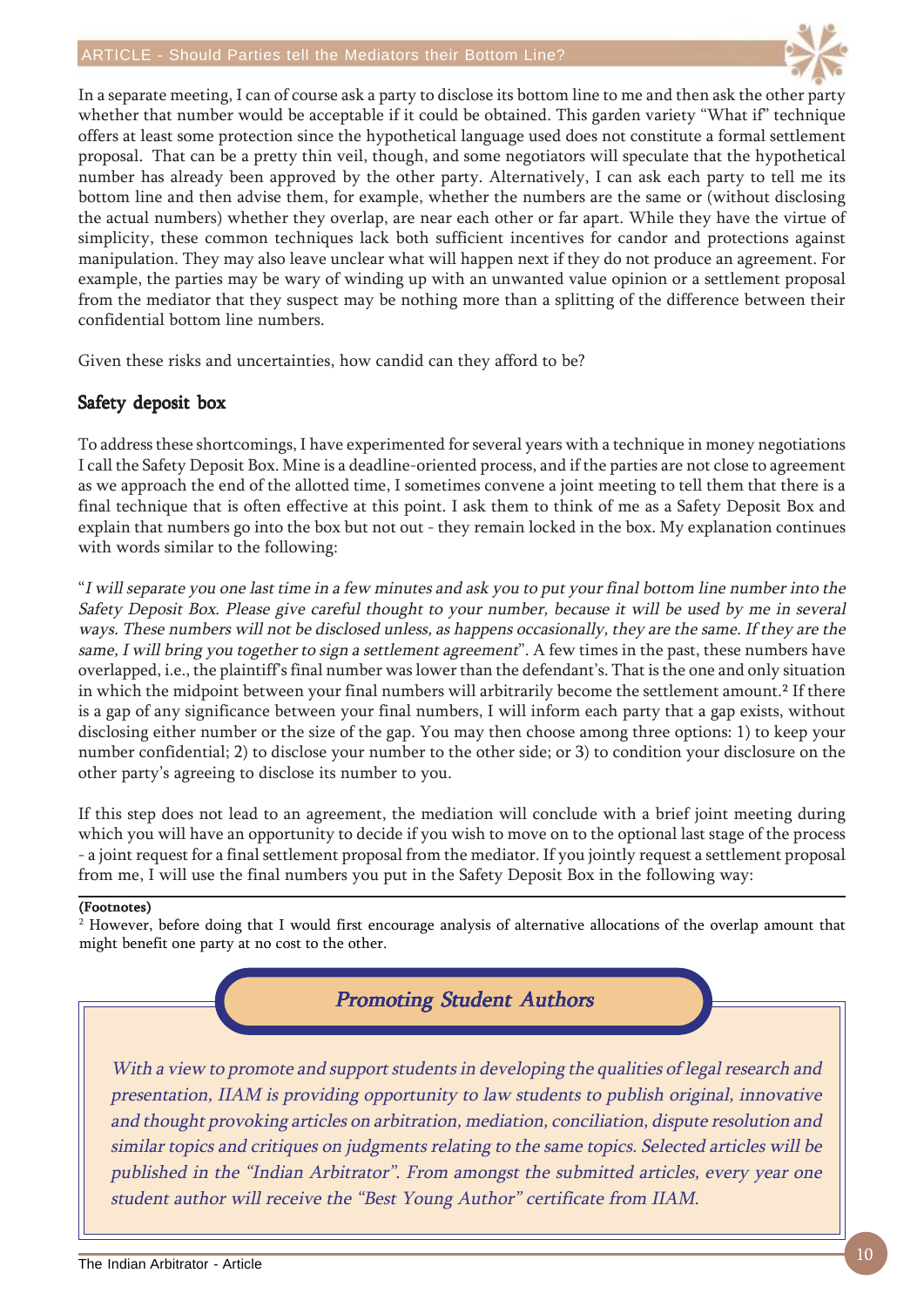

Sometimes, I believe the final number of one party is significantly more fair than the other. Then I adopt that same number as my own number in my proposal. In fact, my preference is to do this in order to provide an extra incentive for you to be as candid as possible when putting your number in the Safety Deposit Box. I obviously do not indicate if my number is an adopted one, although if you have already chosen to disclose your final number, the other side will know that. Sometimes, however, I develop my own number. It is my strong policy not to propose the midpoint between your two numbers. My proposed number will always be closer to whichever of your numbers I consider more fair. You will have some time to consider the proposal and then respond confidentially to me with a simple "yes" or "no." If you say "yes," you are entitled to hear the other party's response, but your "yes" is not communicated by me to the other party unless it also said "yes." If you say "no," you are not entitled to hear the other party's response. The case either settles for the proposed terms or else nobody's position changes. Before I separate you again and ask you to spend a few minutes discussing what your final bottom line number will be for the Safety Deposit Box, are there any questions?"

In short order, I obtain their bottom lines. If their numbers are close, a little shuttling normally produces a mutually acceptable number. If their numbers are not close, I convene a final joint meeting and offer them the option of a final settlement proposal from the mediator (normally faxed to them the following day so I have some time to reflect). I explain that I will do my best to provide them with a proposal that reflects my opinion of the case's settlement value and meets my standard of fairness: reasonable to my mind as well as comfortable to my conscience.

I also advise them that in the past, there have been some cases in which I declined a request for a proposal because I could not develop one that met my standard of fairness. I make a proposal only if both parties jointly request it, and I wait outside the room while they decide. Thus, each party knows exactly how its Safety Deposit Box number will be used during these final steps. Each maintains complete control over disclosure of its number and each has veto power over the making of a settlement proposal by the mediator. If they jointly decide to request a proposal, it will not be a mindless one "splitting the difference." I am required to either adopt or at least be nearer to one party's number. My stated preference for the adoption alternative provides an incentive for honesty, but the ambiguity created by the other option ( combined with my not saying which alternative applies) provides cover for a party which would like a proposal but does not want its final number revealed under any circumstances.

Taken together, then, these aspects of the Safety Deposit Box technique resolve the process uncertainty problems surrounding bottom line information, provide meaningful protections against manipulation by the mediator, and encourage candor from the negotiators. If the parties remain in a stalemate despite all that, they have an additional opportunity to reach agreement should they jointly request a settlement proposal. All of the scenarios capable of occurring in the Safety Deposit Box explanation have in fact occurred in my practice. When I use this technique, it is only when we are near our deadline and the parties remain substantially apart (normally after a full day of negotiating), so the overlap scenario is by far the rarest. However, in a significant minority of cases, the numbers placed in the Safety Deposit Box have either been the same or close enough so that some follow-up shuttling quickly produced agreement.

# **Interested to start ADR Centre? For details of IIAM activities visit www.arbitrationindia.org** Indian Institute of Arbitration & Mediation is looking for parties interested to start IIAM Chapters in various states and cities. If you have a passion for dispute resolution and you are interested to start a Dispute Resolution Centre, please mail your details to: dir@arbitrationindia.com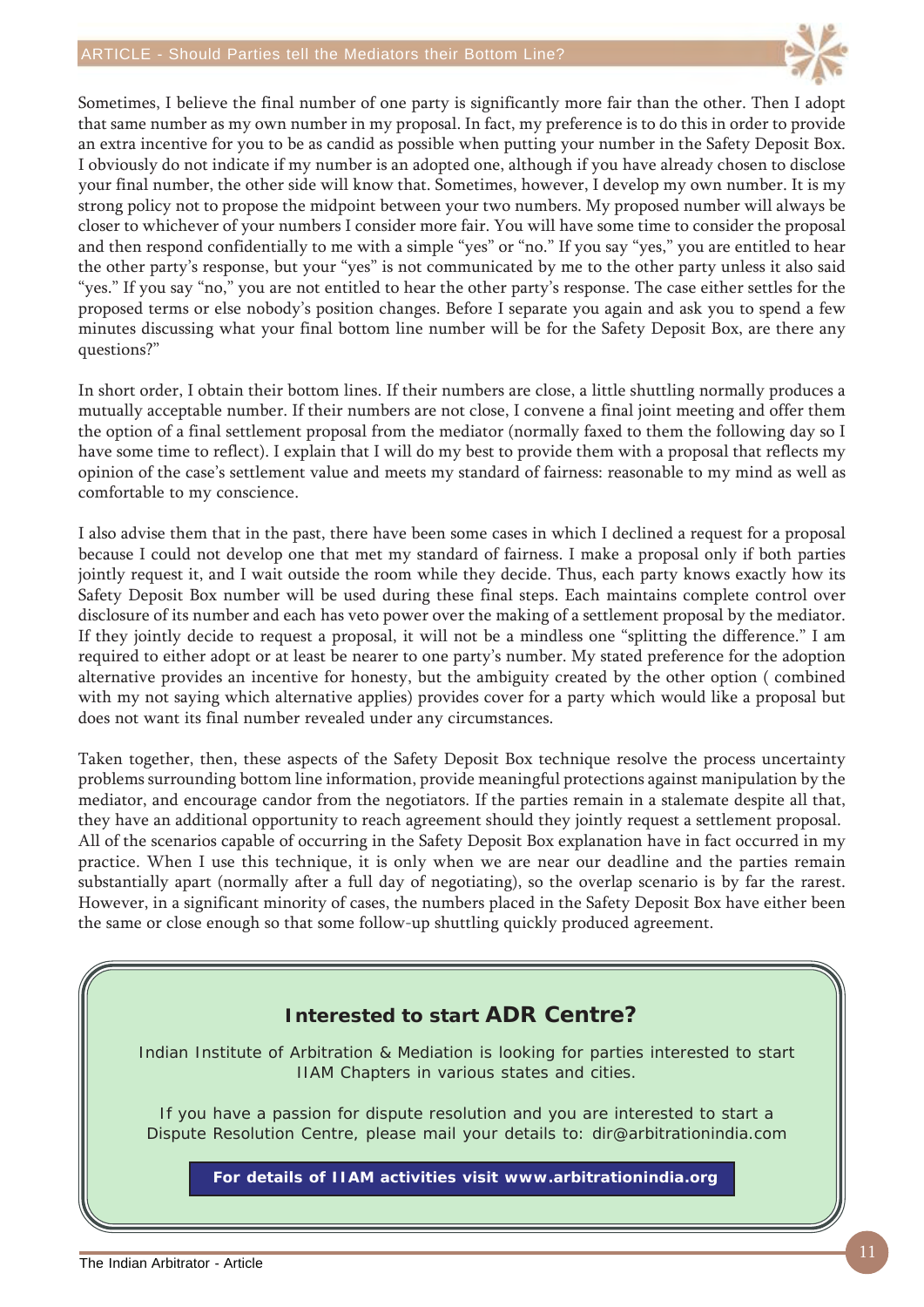

The most common result is for there to be a significant gap between the final numbers. The option most frequently chosen by the parties has been keeping their numbers confidential, but many have selected conditional disclosure.

Unilateral disclosure has occurred in only a few cases. More often than not, the parties jointly request a final settlement proposal, and a majority of these cases then settle. Even in the cases that do not settle, the parties often express procedural satisfaction with the control they maintain and with the clearly defined "end game." The limitations of this procedure should also be noted. It does not guarantee protection against all forms of manipulation, and there is no way to know if the parties are placing their actual bottom line numbers in the Safety Deposit Box. If the parties' views on the probable outcome of a trial remain significantly different even after digesting all the information generated during the mediation, this technique is unlikely to help them reach agreement. However, in money negotiations involving experienced attorneys, the parties' real opinions on ultimate case value are typically not so far apart as to make them unmanageable.

The Safety Deposit Box technique is but one example of mediation process solutions that can advance our more general goals of lessening uncertainty about what comes next and how information will be used, as well as encouraging honesty during private discussions with the mediator. The more we can do of that, the better our procedures will be.

(Author: Peter Contuzzi is a Mediator & Arbitrator from Northampton, Massachusetts, USA. More details are available in www.contuzzi.com)

#### Think  $\, \cdots$ **Barracuda?**

Scientists at the Woods Hole Oceanographic Institute did the following study:

It's a widely known fact that Barracuda love to eat mullet. Scientists put a barracuda into an aquarium, added a glass partition in the middle and then put a mullet in the other side. Not believing his good luck the barracuda circled a few times, gathered up speed and launched directly at his lunch - the poor unsuspecting mullet. Wham! Bam! Full throttle into the glass partition.

Unfazed at this, the barracuda did his preliminary circles and sped off again toward the mullet. Again, Wham! Bang! into the glass partition. Again and again and again he tried. Some weeks later, the scientists noticed the barracuda quit trying to eat the mullet, so they removed the glass partition.

Amazingly, the barracuda remained in his side of the aquarium, silently swimming in circles. In fact, the hapless barracuda slowly died of starvation while the lucky mullet swam about in safety just a few inches away!

Many of us are like that barracuda - hurt, bruised and wounded from many previous collisions with life. We've given up, our lives have become unproductive, lifeless, hopeless, without goal, purpose or meaning.

Around and around we go, going nowhere... silently, starving to death... while just a few millimeters away there is a prize to be collected, a blessing to be claimed, a job to be had, a relationship to begin, an education to be gained, earnings to be earned.

I took this advice seriously and let me tell you, the mullet is delicious!!!

 $\sim$  Original storyline from the book, "Follow Your Heart," by Andrew Matthews  $\sim$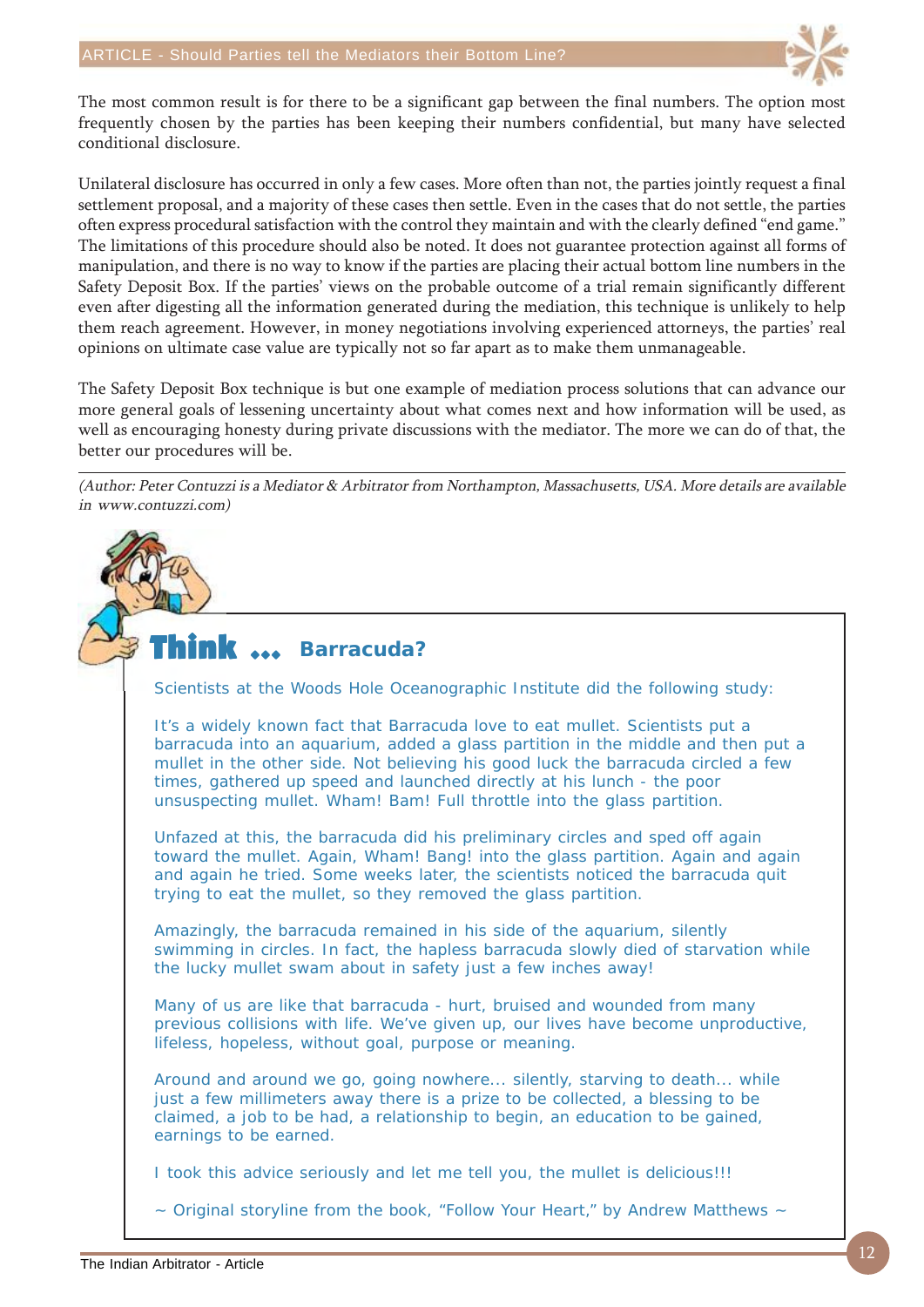

# IIAM celebrating "Community Mediation Year 2011"



Indian Institute of Arbitration & Mediation (IIAM) will be celebrating 2011 as "Community Mediation Year" with the object of popularizing the concept of mediation as the primary mode of conflict resolution. IIAM Mediation Committees involving eminent and socially oriented people will be formed in all states of India and among the Indian communities abroad. "IIAM Community Mediation Service" with the motto; "Resolving conflicts; promoting harmony" was launched in the year 2009 by the Chief Justice of India. The program is also endorsed by the International Mediation Institute

(IMI) at The Hague, Netherlands.

The mission is to bring justice to the doorsteps of the people by establishing Community Mediation Clinics, where conflicts would be managed by trained Community Mediators. The Mediation Committees will oversee the policy making, localisation, managing and delivery of the service. The committees will be headed by Hon. Ambassadors for IIAM Community Mediation Service. Please join us in this effort to create global peace and harmony. For more details log on to www.communitymediation.in

## CIArb Launches Major Survey into Costs of International Arbitration

The Chartered Institute of Arbitrators (CIArb) is launching a major survey into the costs of international arbitration, which has become the preferred method of resolving cross-border commercial disputes. The 'Costs of Arbitration' survey will gather data to inform parties, legal representatives and arbitrators about the overall costs of international commercial arbitration and how these are incurred at each stage.The results will be analysed and presented at an international conference organised by CIArb on 27 - 28 September 2011 in London, aimed at uncovering ways in which costs might be reduced and the process streamlined to become more cost-effective and efficient.

## International Mediation Conference on in-house dispute management

ICC's 2<sup>nd</sup> International Mediation Conference, set to take place in February 2011, will combine theory and practice to deliver results by means of an interactive user-to-user approach. Titled "Win-Win Strategies: Tools for corporate dispute management" the business-oriented conference will focus on the implementation of in-house dispute management systems for business to business conflicts and will bring ICC's Mediation Week 2011 to a close. The conference will take place at ICC headquarters in Paris on 10 February 2011.

> It is a waste of energy to be angry with a man who behaves badly, just as it is to be angry with a car that won't go. ~ Bertrand Russell ~